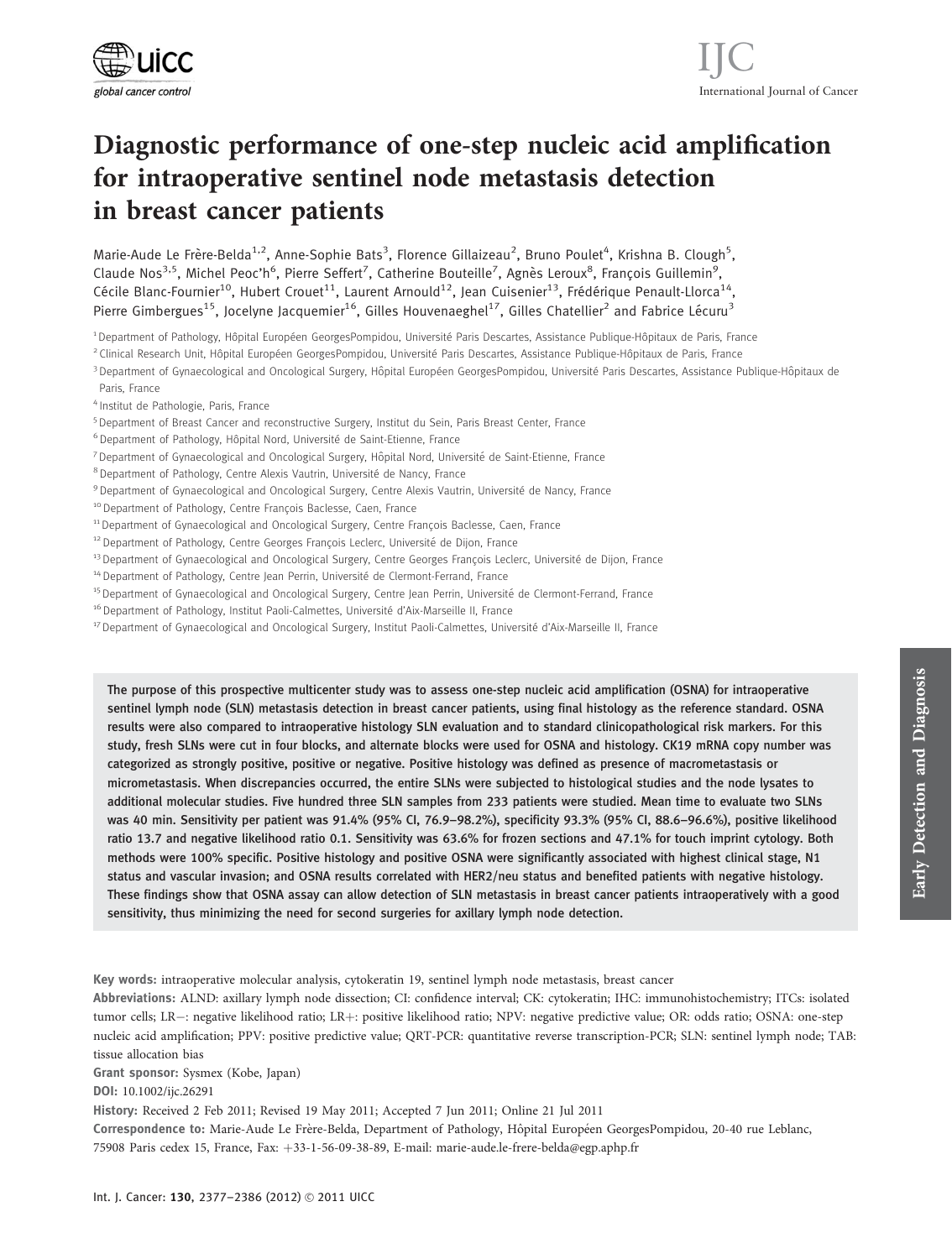Sentinel lymph node (SLN) biopsy is now widely used as part of the staging procedure in patients with early-stage breast cancer. When the SLNs are free of metastasis, axillary lymph node dissection (ALND) and the associated morbidity can be avoided.<sup>1</sup> SLN biopsy allows the pathologist to examine a small number of nodes (usually 1–3) in greater detail compared to the standard method for examining ALND specimens. Serial sectioning with hematoxylin-eosin staining and immunohistochemistry (IHC) has been reported to identify occult node metastasis in 7 and 20% of patients, respectively.<sup>2</sup> Therefore, the SLNs are usually further examined postoperatively using step sectioning and IHC with cytokeratin (CK) antibodies. However, the methods and protocols vary widely.<sup>3</sup>

Intraoperative histological evaluation of SLNs allows ALND during the tumor excision procedure when the results are positive, thus obviating the need for a second surgical procedure. Nevertheless, intraoperative histological examination, performed by 60% of centers, lacks sensitivity (which varied between 60 and 90%) and no standardized protocol is available.<sup>4</sup>

To overcome the shortcomings of histopathological methods, molecular assays have been developed. Most of them are based on quantitative reverse transcription-PCR (QRT-PCR). QRT-PCR is a very sensitive method that can detect one cancer cell among  $10^7$  normal cells, which is 10–100 times more sensitive than  $IHC<sup>5</sup>$  Studies have evaluated several mRNA markers, including the epithelial cell marker cytokeratin 19 (CK19) and cancer-related markers such as mammoglobin. $6-9$ Two molecular-based intraoperative diagnosis of lymph node metastasis have been developed. The first one using the combination of CK19 and mammoglobin as markers are no longer available.<sup>10,11</sup> The second one is a one-step nucleic acid amplification test that amplifies CK19 mRNA (OSNA, Sysmex, Kobe, Japan).<sup>12</sup> It was developed to accurately detect metastasis measuring  $0.2$  mm or more.<sup>13-17</sup>

Our aim was to assess the intraoperative diagnostic performance of OSNA versus extensive histological evaluation. We also assessed OSNA results according to intraoperative histology and to standard clinicopathological risk markers.

## Material and Methods **Patients**

We conducted a multicenter prospective study in eight French clinical centers. The study was approved by an ethics committee (CPP Ile de France II; N° ID RCB, 2007-A00706-47). Between September 2007 and December 2007, all breast cancer patients scheduled for surgery with SLN biopsy were considered for enrolment. Tumors were staged according to the American Joint Committee on Cancer/International Union against Cancer (AJCC/UICC) classification.<sup>18,19</sup> We did not include patients who had other types of cancer with metastatic spread, patients given neoadjuvant therapy or patients younger than 18 years of age. All patients gave written informed consent. Patient characteristics, which are

| Table 1. Patient characteristics |  |  |  |  |  |
|----------------------------------|--|--|--|--|--|
|----------------------------------|--|--|--|--|--|

| Characteristics                                    | $n = 233$   |
|----------------------------------------------------|-------------|
| Patient characteristics, median (range)            |             |
| Age, years                                         | 58 (30-93)  |
| BMI, $\text{kg/m}^2$                               | $24(17-42)$ |
| Tumor characteristics <sup>1</sup> , $n$ (%)       |             |
| Clinical Stage                                     |             |
| $\Omega$                                           | 41(17.7)    |
| I                                                  | 175 (75.4)  |
| $\mathsf{II}$                                      | 13(5.6)     |
| Ш                                                  | 2(0.9)      |
| IV                                                 | 1(0.4)      |
| Nodal status                                       |             |
| N <sub>0</sub>                                     | 225 (97.0)  |
| N <sub>1</sub>                                     | 7(3.0)      |
| Histopathological type                             |             |
| Invasive ductal carcinoma                          | 164 (70.4)  |
| Invasive lobular carcinoma                         | 34 (14.6)   |
| Ductal carcinoma in situ                           | 23(9.9)     |
| Other $^2$                                         | 12(5.2)     |
| Histological grade <sup>3</sup>                    |             |
| $\mathbf{1}$                                       | 63 (30.6)   |
| $\overline{2}$                                     | 106 (51.5)  |
| 3                                                  | 37 (18.0)   |
| Positive estrogen receptor status <sup>3</sup>     | 174 (84.1)  |
| Positive progesterone receptor status <sup>3</sup> | 141 (68.1)  |
| Positive HER2/neu status <sup>3</sup>              | 13(6.3)     |
| Vascular invasion <sup>3</sup>                     | 31 (15.0)   |
| St. Gallen risk category <sup>3</sup>              |             |
| Low                                                | 50 (24.4)   |
| Intermediate                                       | 154 (75.1)  |
| High                                               | 1(0.5)      |

<sup>1</sup>The numbers of missing data were as follows: clinical stage,  $n = 1$ ; nodal status,  $n = 1$ ; histological grade,  $n = 4$ ; estrogen receptor status,  $n = 3$ ; progesterone receptor status,  $n = 3$ ; HER2/neu status,  $n = 3$ ; vascular invasion,  $n = 3$  and St. Gallen risk category,  $n = 5$ . <sup>2</sup>Including adenoid cystic carcinoma ( $n = 1$ ), invasive cribriform carcinoma ( $n = 1$ ), intracystic papillary carcinoma ( $n = 1$ ), invasive micropapillary carcinoma ( $n = 2$ ), tubular carcinoma ( $n = 2$ ) and unknown ( $n = 5$ ). <sup>3</sup>Patients with ductal carcinoma *in situ* were excluded.

detailed in Table 1, included age, BMI (body mass index), clinical stage, nodal status, histopathological type, Scarff Bloom Richardson grade, estrogen and progesterone receptor status, HER2/neu status, peritumoral vascular invasion and the St. Gallen risk category. $^{20}$ 

### Preparation of the sentinel lymph nodes

The excised SLNs were cut into four equal slices, as described previously.12,15,16 Two alternate slices (a and c) were prepared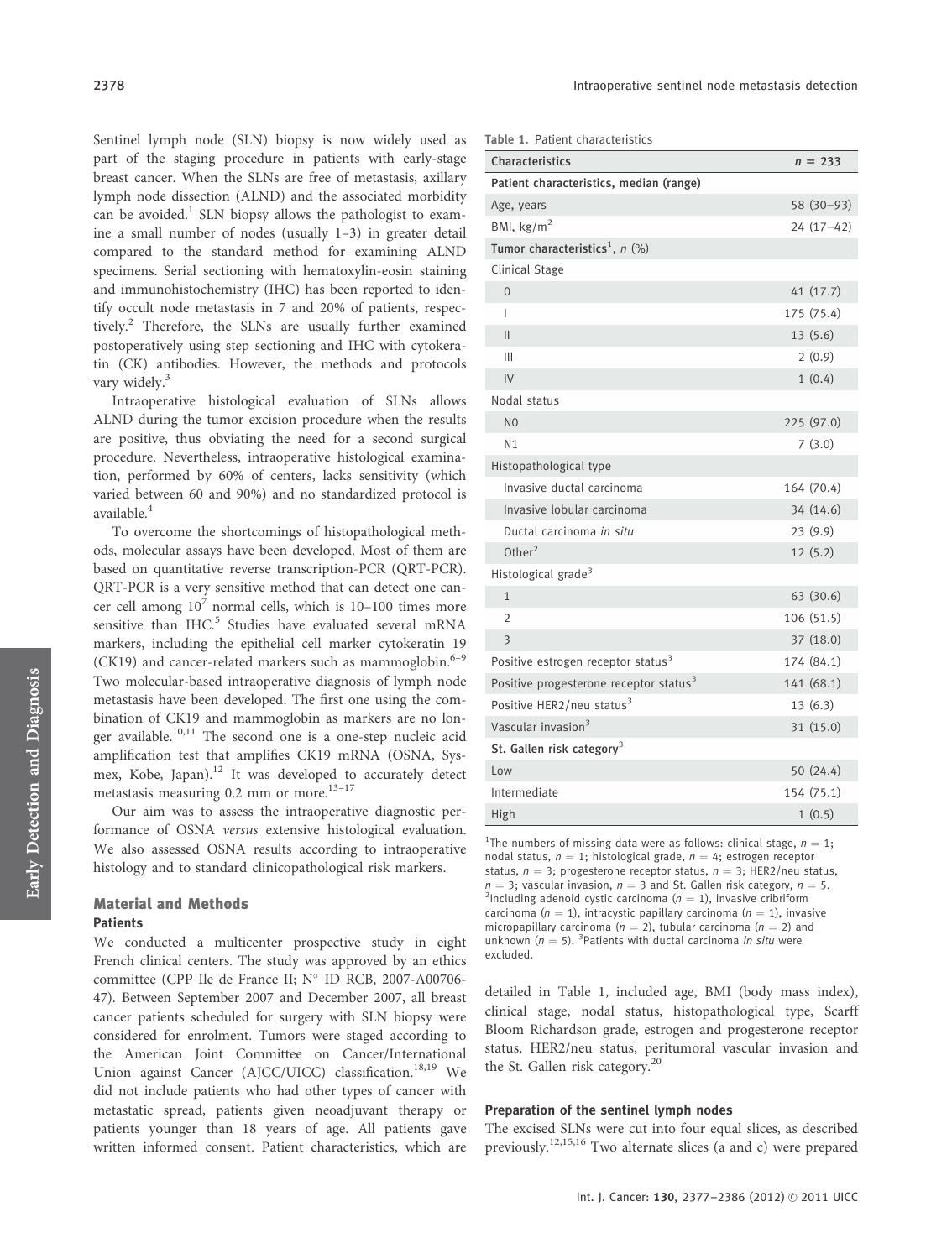for OSNA and the other two slices (b and d) were fixed in 4% buffered formaldehyde and embedded in a paraffin block.

#### Histological examination

In five centers, the two slices (b and d) for the histological analysis were first used for intraoperative frozen section (one hematoxylin-eosin stained level) or touch imprint diagnosis, according to standard practice in those centers.

For the sections, five ribbons were cut with a 200-um skip space. From each ribbon, three sections were prepared, one for hematoxylin and eosin staining and two for IHC with anti-human CK19 antibody (Clone RCK108, Dako, Denmark) and pan-CK antibody AE1/AE3 (Dako), respectively, as previously described.13,16 Macrometastasis was defined as a tumor deposit larger than 2 mm and micrometastasis as a tumor deposit larger than  $0.2$  mm, but no greater than  $2 \text{ mm}$ .<sup>19</sup> Tumor deposits no greater than 0.2 mm were categorized as isolated tumor cells (ITCs) and recorded as histologically negative  $pN0$  (i+) in this study. All histological investigations were performed by pathologist experts in breast cancer tumors. OSNA results were blinded to pathologists performing histology.

## One-step nucleic acid amplification assay for CK19 mRNA (OSNA)

Automated reverse transcription loop-mediated isothermal amplification  $(RT-LAMP)^{21}$  of CK19 mRNA in the RD-100i detection system (Sysmex) was performed, without prior mRNA isolation and purification, as recommended elsewhere.<sup>12</sup> The assay was performed in duplicate on a pure sample and on a diluted sample (1/10). Homogenates were then stored at  $-80^{\circ}$ C.

Results were automatically characterized by the CK19 mRNA copy number/µL of the original tissue homogenate. A strongly positive result  $(++)$ ; CK19 mRNA copy number greater than  $5,000/\mu L$ ) is associated with macrometastasis, a positive result ( $+$ ; copy numbers between 250 and 5,000/ $\mu$ L) with micrometastasis, and a negative result  $(-,$  copy numbers no greater than  $250/\mu L$ ) with either ITCs or no tumor.<sup>12</sup> Inhibition of amplification is a rare event detected as a positive result  $(+)$ , micrometastasis) in the diluted sample, but not the pure sample.

#### Intensive investigation of discrepancies

Discordant cases between OSNA and histology could have occurred, because metastatic foci could be located only in one SLN sample piece dedicated for one or the other method. This is called tissue allocation bias (TAB). When OSNA was positive and histology negative, consecutive ribbons with 200-um skip space were cut until exhaustion of the remainder of the paraffin-embedded SLN slices. The sections were stained with hematoxylin-eosin and immunostained with CK19 and AE1/AE3. Additionally, in all cases of discrepancies, the SLN homogenates were shipped to Sysmex (Norderstedt, Germany) and subjected to blind molecular analysis. Tests were performed as previously described.<sup>12,13,15-17</sup> In brief, QRT-PCR was performed for CK19 and the breasttissue specific markers SPDEF (SAM pointed domain containing ETS transcription factor) and FOXA1 (forkhead box A1). CK19 protein expression was assessed using Western blot.

OSNA and intensive molecular investigation showing the same results (both negative or both positive) were taken to indicate TAB, that is, presence of tumor deposit in either the b and d slices used for histology or the a and c slices used for OSNA. When TAB occurs, the two methods cannot be directly compared.

#### Statistical analysis

We performed an intention-to-diagnose analysis. To evaluate the diagnostic performance of OSNA, we computed sensitivity, specificity, positive predictive value (PPV), negative predictive value (NPV), positive likelihood ratio  $(LR+)$  and negative likelihood ratio  $(LR-)$ , using histology as the reference method.

We used both SLN samples (node or node fragment) and patients as unit of analysis. A patient was classified as having a positive OSNA result if OSNA on at least one SLN sample was  $(+)$  or  $(++)$  and as having a negative OSNA result otherwise. Histology was considered positive in patients with at least one macrometastasis or micrometastasis in a SLN sample and negative otherwise.

The diagnostic performance indexes were computed with their 95% confidence intervals (CI) before and after exclusion of the samples with TAB, and before and after exclusion of the patients with at least one sample with TAB.

We used logistic regression to evaluate associations linking OSNA results to standard outcome markers and to the St. Gallen risk category.<sup>20</sup> We investigated its potential benefit in the subgroup of histology-negative patients.<sup>22</sup> We constructed the models using all patients, and we included the outcome markers, the histological result and their interaction terms as a covariate. All  $p$  values and odds ratios (ORs) with their 95% CIs were derived from logistic regression models, except for tables with zero cells, for which we used Fisher's exact test and did not compute the 95% CI. All analyses were univariate and explanatory.

Finally, we determined the best CK19 mRNA copynumber cutoff for separating macrometastasis, micrometastasis and no metastasis in our data set (using Youden's index), comparatively with cutoffs established in previous studies. $12$ Samples with TAB or inhibition of amplification were excluded from this analysis.

SAS statistical software (release 9.1; SAS Institute, Cary, NC) was used for all analyses.

#### Results

## Patients, description of sentinel lymph node samples and OSNA assay

Among 234 included patients, two had no SLNs identified and one had bilateral surgical interventions and was counted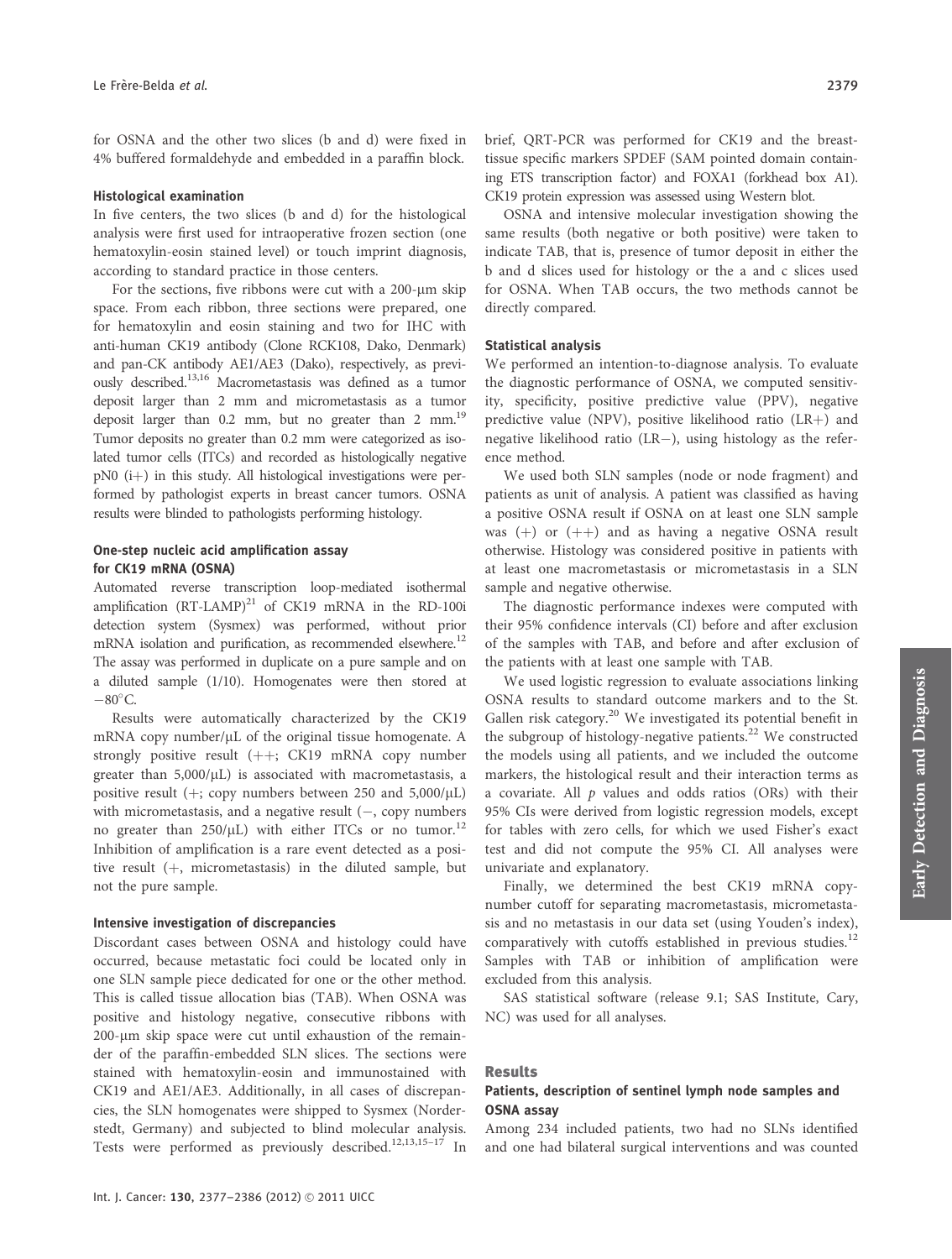| N samples<br>$(w/o$ TAB) <sup>1</sup> | Histology <sup>2</sup> |                        |                  |                 |           |  |  |  |  |  |
|---------------------------------------|------------------------|------------------------|------------------|-----------------|-----------|--|--|--|--|--|
|                                       |                        | <b>Positive</b>        |                  | <b>Negative</b> |           |  |  |  |  |  |
| $OSNA^3$                              | <b>Macrometastasis</b> | <b>Micrometastasis</b> | ITC <sup>4</sup> | <b>Negative</b> | All       |  |  |  |  |  |
| $(++)$                                | 37                     | 6                      | 0(0)             | 3(2)            | 46 (45)   |  |  |  |  |  |
| $(+)$                                 |                        | ς                      | 1(0)             | 23(10)          | 32(18)    |  |  |  |  |  |
| $(-)$                                 | 3(3)                   | $9(2^5)$               | 27               | 386             | 425 (418) |  |  |  |  |  |
| All                                   | 45(45)                 | 18 (11)                | 28(27)           | 412 (398)       | 503 (481) |  |  |  |  |  |

Table 2. Diagnostic performance of OSNA and histology on 503 sentinel lymph node samples before and after exclusion of sentinel lymph node samples with tissue allocation bias (TAB)

<sup>1</sup>N samples: number of samples; w/o TAB: without tissue allocation bias (number in brackets corresponds to number of samples after exclusion of TAB indicated by intensive investigation of discrepancies). Cells with gray background indicate discrepancies between histological and OSNA results (histology-positive/OSNA-negative or histology-negative/OSNA-positive). <sup>2</sup> Five-level histological workup or more for discordant cases (see Methods).<br><sup>3</sup> OSNA results were classified as (++) macromotastasis (+) micromota OSNA results were classified as (++) macrometastasis, (+) micrometastasis or (-) negative. <sup>4</sup>ITC: isolated tumor cells [recorded as histologically negative pN0  $(i+)$  in this study]. <sup>5</sup>Including one sample with no discordant case investigation (not considered as a TAB case).



Figure 1. Flow chart of the 503 SLN samples analyzed by both OSNA and histology. SLN: sentinel lymph node; TAB: tissue allocation bias; ITCs: isolated tumor cells. \*One sample with no discordant case investigation (not considered as a TAB case). Cells with gray background indicate discrepancies between OSNA and histological results (OSNA-positive/histology-negative or OSNA-negative/histology-positive) and the remaining discordant cases (no TAB) after intensive investigation of discrepancies.

as two patients resulted in 233 patients analyzed (Table 1). Both OSNA and histology were performed on 503 samples derived from 456 SLNs. The median numbers of samples and SLNs per patient were both two (range, 1–4).

The median time needed for the OSNA assay was 33, 40, 48 and 54 min for 1, 2, 3 and 4 SLN samples, respectively.

## Diagnostic performance of OSNA and histology per sample (Table 2 and Fig. 1)

Of the 63 samples containing histological metastases (45 macrometastases and 18 micrometastases), 51 were OSNApositive  $[43 (++)$  and  $8 (+)]$ , yielding a sensitivity of 80.9% (95% CI, 69.0–89.8%). Of the 440 histology-negative samples (28 ITC and 412 negative), 413 (27  $+$  386) had negative OSNA results, yielding a specificity of 93.9% (95% CI, 91.2– 96.0%). PPV was 65.4% (95% CI, 53.7–75.8%) and NPV 97.2% (95% CI, 95.1–98.6%). Samples positive by OSNA were 13 times  $(LR+, 13.2)$  more likely to contain metastases (true positives) than to contain no metastasis (false positives). Samples negative by OSNA were five times  $(LR-, 0.20)$  more likely to be free of metastasis than to contain metastases.

Thirty-nine discordant cases (histology-negative/OSNApositive or histology-positive/OSNA-negative) were encountered (Table 2 gray cells). Twenty-seven were histology-negative/OSNA-positive [three OSNA  $(++)$  samples and 24 OSNA  $(+)$  samples including nine with inhibition]. All 27 samples remained histologically negative after extension to all levels in slices b and d, whereas 15 samples (including two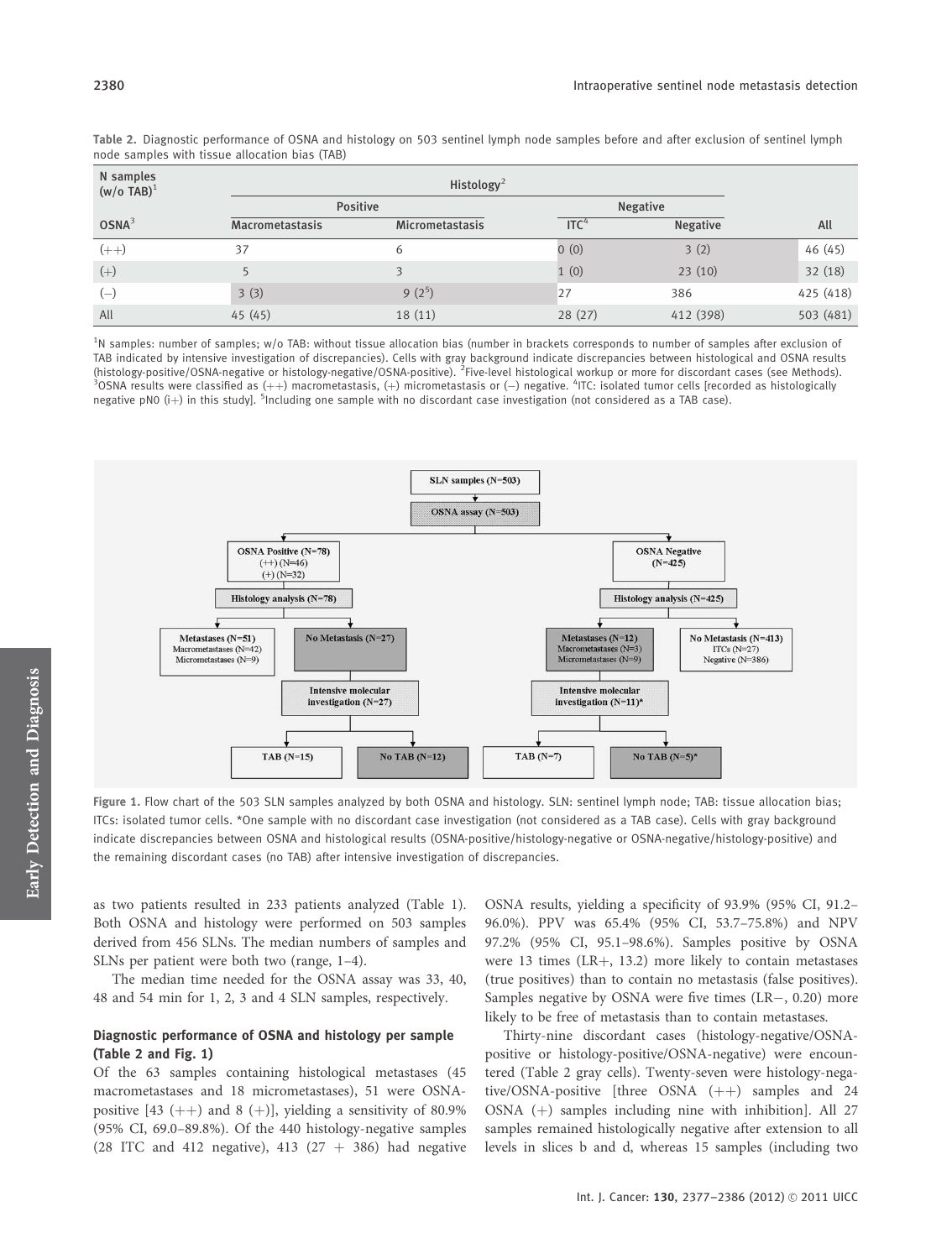|       | Table 3. Diagnostic performance of OSNA and histology in 233 patients before and after exclusion of patients with tissue allocation bias |  |  |  |  |  |
|-------|------------------------------------------------------------------------------------------------------------------------------------------|--|--|--|--|--|
| (TAB) |                                                                                                                                          |  |  |  |  |  |

| N patients<br>$(w/o$ TAB) <sup>1</sup> |                        | Histology <sup>2</sup> |                  |                 |           |  |  |  |  |  |  |
|----------------------------------------|------------------------|------------------------|------------------|-----------------|-----------|--|--|--|--|--|--|
|                                        |                        | <b>Positive</b>        |                  | <b>Negative</b> |           |  |  |  |  |  |  |
| $OSNA^3$                               | <b>Macrometastasis</b> | <b>Micrometastasis</b> | ITC <sup>4</sup> | <b>Negative</b> | All       |  |  |  |  |  |  |
| $(++)$                                 | 22(21)                 | 6(6)                   | 0(0)             | 3(2)            | 31 (29)   |  |  |  |  |  |  |
| $(+)$                                  | 2(2)                   | 3(3)                   | 3(1)             | 17(9)           | 25(15)    |  |  |  |  |  |  |
| $(-)$                                  | 2(2)                   | 7(1)                   | 17(17)           | 151 (151)       | 177 (171) |  |  |  |  |  |  |
| All                                    | 26(25)                 | 16(10)                 | 20(18)           | 171(162)        | 233(215)  |  |  |  |  |  |  |

<sup>1</sup>N patients: number of patients; w/o TAB: without tissue allocation bias (number in brackets corresponds to number of patients after exclusion of patients with at least one sample with TAB). Cells with gray background indicate discrepancies between histological and OSNA results (histologypositive/OSNA-negative or histology-negative/OSNA-positive). <sup>2</sup>Five-level histological workup or more for discordant cases (see Methods). <sup>3</sup>OSNA results were classified as  $(++)$  macrometastasis,  $(+)$  micrometastasis or  $(-)$  negative. <sup>4</sup>ITC: isolated tumor cells [recorded as histologically negative  $pNO$  (i+) in this study].

with inhibition) had OSNA-positive lysates of the a and c slices, suggesting TAB (Fig. 1). Twelve histology-positive/ OSNA-negative samples were found. One was not investigated by further molecular analysis and seven were negative by further molecular analysis, suggesting TAB (Fig. 1). After exclusion of the 22 samples with possible TAB, sensitivity was 91.1% (95% CI, 80.3–97.1%), specificity 97.2% (95.1–98.6%), PPV 80.9% (95% CI, 69.0–89.8%), NPV 98.8% (97.2–99.7%),  $LR+32.3$  and  $LR-0.1$ .

## Diagnostic performance of OSNA and histology per patient (Table 3)

Of the 42 patients with metastases (26 with macrometastases and 16 with micrometastases), 33 were OSNA-positive [28 (++) and 5 (+)], yielding a sensitivity of 78.6% (95% CI, 63.1–89.7%). Of the 191 histology-negative patients (20 with ITC and 171 with all samples negative), 168 had negative OSNA results, yielding a specificity of 88.0% (95% CI, 82.4–92.3%). PPV was 58.9% (95% CI, 44.9–71.9%), NPV 94.9% (95% CI, 90.5-97.7%), LR+ 6.5 and LR- 0.2.

The 22 samples with possible TAB were found in 18 patients (four had TAB in all SLN samples). After exclusion of these 18 patients, sensitivity was 91.4% (95% CI, 76.9– 98.2%), specificity 93.3% (95% CI, 88.6–96.6%), PPV 72.7% (95% CI, 57.2–85.1%), NPV 98.2% (95% CI, 94.9–99.7%),  $LR+13.7$  and  $LR-0.1$ .

#### Results of intraoperative histology

Of the 503 SLN samples, 350 (70%) were investigated intraoperatively by frozen section ( $n = 187$ ) or touch imprint cytology ( $n = 163$ ). Compared to the final five-level histological study, frozen section detected 14 of 17 macrometastases and none of the five micrometastases. Sensitivity was 63.6% (95% CI, 40.6–82.8%), specificity 100% (95% CI, 97.7–100.0%), PPV 100% (95% CI, 76.8–100.0%) and NPV 95.4% (95% CI, 91.0–98.0%). Touch imprint cytology detected eight positive cases corresponding at definitive histology to seven of the nine macrometastases and one of the eight micrometastases. Sensitivity was 47.1% (95% CI, 22.9–72.2%), specificity 100% (95% CI, 97.5–100.0%), PPV 100% (95% CI, 63.0–100.0%) and NPV 94.2% (95% CI, 89.2–98.4%).

## Benefit of the OSNA method in specified subgroups (Table 4)

Both positive histology and positive OSNA were significantly associated with highest clinical stage, N1 nodal status and vascular invasion. HER2/neu-positive patients were more likely to have positive OSNA results (OR  $=$  5.1; 95% CI, 1.6–16.6;  $p = 0.006$ ), and intermediate or high St. Gallen risk patients were more likely to have positive histological results  $(OR = 5.3; 95\% CI, 1.5–17.9; p = 0.008).$ 

In the subgroup of histology-positive patients, a positive OSNA result significantly increased the probability of vascular invasion ( $p = 0.042$ ) and increased the risk of N1 nodal status and vascular invasion (nonsignificant differences, but all results were OSNA-positive). In the subgroup of histology-negative patients, HER2/neu-positive patients were more likely to be OSNA-positive (OR = 4.6; 95% CI, 1.0–21.0;  $p = 0.047$ ). The direction of association between the OSNA result and the St. Gallen risk category differed according to histological results.

#### CK19 mRNA cutoffs (Fig. 2)

Of the 503 samples, 13 were OSNA-positive  $(+)$  with inhibition, including four with metastases (three macrometastases and one micrometastasis) and nine with negative histology (including one with ITCs). Figure 2 reports the level of CK19 mRNA expression in the 490 OSNA assays without inhibition (as copy number could not be accurately measured in samples with inhibition), according to the histological result and to whether TAB occurred.

The statistical analysis showed that the best CK19 mRNA cutoff for separating positive and negative histological samples was 380 copies/µL (Youden's index, 89.4%). Nevertheless, the reference cutoff of 250 copies/ $\mu L^{12}$  produced a similar Youden's index of 89.2%, because no samples had CK19 mRNA values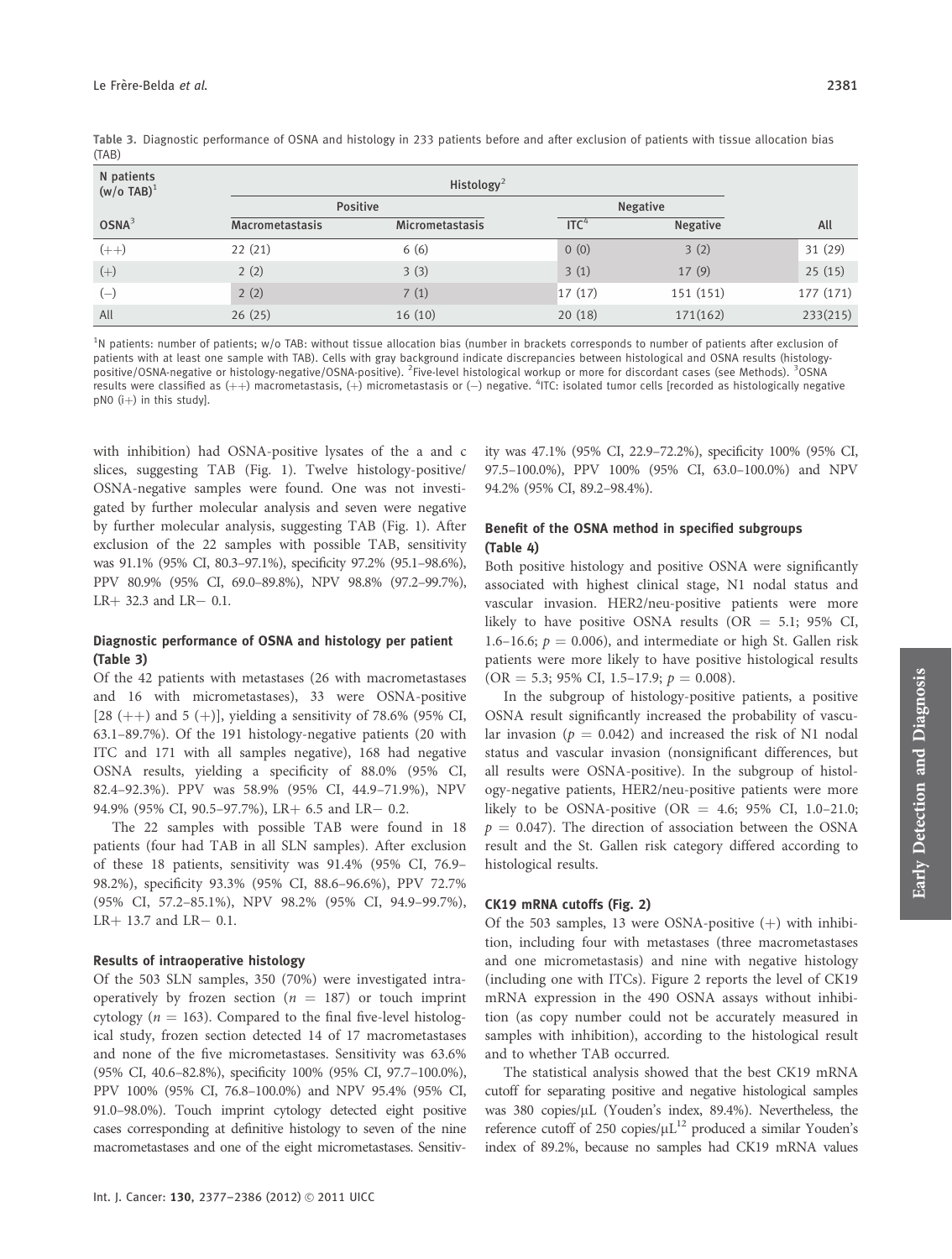| <b>Patients</b>                                                                        | All patients $(N = 233)$ |             |              |           |                                        |              | Histology-negative<br>patients ( $N = 191$ ) |                      |                                    |       | Histology-positive<br>patients ( $N = 42$ ) |            |                      |                          |       |
|----------------------------------------------------------------------------------------|--------------------------|-------------|--------------|-----------|----------------------------------------|--------------|----------------------------------------------|----------------------|------------------------------------|-------|---------------------------------------------|------------|----------------------|--------------------------|-------|
| Diagnostic technique                                                                   |                          | <b>OSNA</b> |              | Histology |                                        | <b>OSNA</b>  |                                              |                      | <b>OSNA</b>                        |       |                                             |            |                      |                          |       |
| p value <sup>2</sup> $n_{pos}/N^1$<br>Outcome markers<br>$(\%)$<br>$n_{pos}/N^{\perp}$ |                          |             |              |           | (%) p value <sup>2</sup> $n_{pos}/N^1$ |              | (%)                                          | <b>OR</b><br>[95%CI] | p value <sup>2</sup> $n_{pos}/N^1$ |       | $(\%)$                                      |            | <b>OR</b><br>[95%CI] | $p$ value <sup>2</sup>   |       |
| Clinical stage <sup>3</sup>                                                            |                          |             |              |           |                                        |              |                                              |                      |                                    |       |                                             |            |                      |                          |       |
| $\mathbf 0$                                                                            | 4/41                     |             | $(10)$ 0.025 | 3/41      |                                        | $(7)$ 0.012  | 2/38                                         | (5)                  |                                    |       | 2/3                                         | (67)       |                      |                          |       |
| $\mathbf{I}$                                                                           | 45/175                   | (26)        |              | 32/175    | (18)                                   |              | 20/143 (14)                                  |                      |                                    |       | 25/32                                       | (78)       |                      |                          |       |
| $\mathbf{H}$                                                                           | 5/13                     | (38)        |              | 5/13      | (38)                                   |              | 1/8                                          | (12)                 |                                    |       | 4/5                                         | (80)       |                      |                          |       |
| Ш                                                                                      | 1/2                      | (50)        |              | 1/2       | (50)                                   |              | 0/1                                          | (0)                  |                                    |       | 1/1                                         | (100)      |                      |                          |       |
| IV                                                                                     | 1/1                      | (100)       |              | 1/1       | (100)                                  |              | 0/0                                          |                      |                                    |       | 1/1                                         | (100)      |                      |                          |       |
| Nodal status                                                                           |                          |             |              |           |                                        |              |                                              |                      |                                    |       |                                             |            |                      |                          |       |
| N <sub>0</sub>                                                                         | 50/225                   | (22)        | 0.006        | 37/225    |                                        | $(16)$ 0.003 | 22/188 (12) 1.0                              |                      |                                    | 0.159 | 28/37                                       | $(76)$ 1.0 |                      |                          | 0.57  |
| N1                                                                                     | 6/7                      | (86)        |              | 5/7       | (71)                                   |              | 1/2                                          |                      | $(50)$ 7.5 $[0.4-125.0]$           |       | 5/5                                         | (100)      |                      | $\infty$                 |       |
| Histopathological type <sup>4</sup>                                                    |                          |             |              |           |                                        |              |                                              |                      |                                    |       |                                             |            |                      |                          |       |
| Invasive ductal<br>carcinoma                                                           | 46/164                   |             | $(28)$ 0.080 | 36/164    |                                        | $(22)$ 0.013 | 18/128 (14)                                  |                      |                                    |       | 28/36                                       | (78)       |                      |                          |       |
| Invasive lobular<br>carcinoma                                                          | 6/34                     | (18)        |              | 5/34      | (15)                                   |              | 2/29                                         | (7)                  |                                    |       | 4/5                                         | (80)       |                      |                          |       |
| Other                                                                                  | 2/12                     | (17)        |              | 1/12      | (8)                                    |              | 1/11                                         | (9)                  |                                    |       | 1/1                                         | (100)      |                      |                          |       |
| Ductal carcinoma<br>in situ                                                            | 2/23                     | (9)         |              | 0/23      | (0)                                    |              | 2/23                                         | (9)                  |                                    |       | 0/0                                         |            |                      |                          |       |
| Histological grade <sup>5</sup>                                                        |                          |             |              |           |                                        |              |                                              |                      |                                    |       |                                             |            |                      |                          |       |
| $\mathbf{1}$                                                                           | 15/63                    |             | $(24)$ 0.81  | 7/63      |                                        | $(11)$ 0.069 | 11/56                                        | (20)                 |                                    |       | 4/7                                         | (57)       |                      |                          |       |
| $\overline{2}$                                                                         | 27/106                   | (25)        |              | 24/106    | (23)                                   |              | 7/82                                         | (9)                  |                                    |       | 20/24                                       | (83)       |                      |                          |       |
| $\overline{3}$                                                                         | 11/37                    | (30)        |              | 11/37     | (30%)                                  |              | 2/26                                         | (8)                  |                                    |       | 9/11                                        | (82)       |                      |                          |       |
| ER status <sup>5</sup>                                                                 |                          |             |              |           |                                        |              |                                              |                      |                                    |       |                                             |            |                      |                          |       |
| Negative                                                                               | 11/33                    |             | $(33)$ 0.31  | 10/33     |                                        | $(30)$ 0.123 | 3/23                                         | (13)                 |                                    |       | 8/10                                        | (80)       |                      |                          |       |
| Positive                                                                               | 43/174                   | (25)        |              | 32/174    | (18)                                   |              | 18/142 (13)                                  |                      |                                    |       | 25/32                                       | (78)       |                      |                          |       |
| PR status <sup>5</sup>                                                                 |                          |             |              |           |                                        |              |                                              |                      |                                    |       |                                             |            |                      |                          |       |
| Negative                                                                               | 15/66                    |             | $(23)$ 0.46  | 15/66     |                                        | $(23)$ 0.56  | 5/51                                         | (10)                 |                                    |       | 10/15                                       | (67)       |                      |                          |       |
| Positive                                                                               | 39/141                   | (28)        |              | 27/141    | (19)                                   |              | $16/114$ $(14)$                              |                      |                                    |       | 23/27                                       | (85)       |                      |                          |       |
| $HER2/neu$ status <sup>5</sup>                                                         |                          |             |              |           |                                        |              |                                              |                      |                                    |       |                                             |            |                      |                          |       |
| Negative                                                                               | 46/194                   |             | $(24)$ 0.006 | 37/194    |                                        | $(19)$ 0.104 | 18/157 (11) 1.0                              |                      |                                    | 0.047 | 28/37                                       | $(76)$ 1.0 |                      |                          | 0.57  |
| Positive                                                                               | 8/13                     | (62)        |              | 5/13      | (38)                                   |              | 3/8                                          |                      | $(37)$ 4.6 $[1.0-21.0]$            |       | 5/5                                         | (100)      |                      | $\infty$                 |       |
| Vascular invasion <sup>5</sup>                                                         |                          |             |              |           |                                        |              |                                              |                      |                                    |       |                                             |            |                      |                          |       |
| No                                                                                     | 41/176                   |             | $(23)$ 0.033 | 30/176    |                                        | $(17)$ 0.008 | 20/146 (14) 1.0                              |                      |                                    | 0.32  | 21/30                                       | $(70)$ 1.0 |                      |                          | 0.042 |
| Yes                                                                                    | 13/31                    | (42)        |              | 12/31     | (39)                                   |              | 1/19                                         |                      | $(5)$ 0.3 $[0.04-2.8]$             |       | 12/12                                       | (100)      |                      | $\infty$                 |       |
| St. Gallen Risk category <sup>5</sup>                                                  |                          |             |              |           |                                        |              |                                              |                      |                                    |       |                                             |            |                      |                          |       |
| Low                                                                                    | 10/50                    |             | $(20)$ 0.28  | 3/50      |                                        | $(6)$ 0.008  | 9/47                                         | $(19)$ 1.0           |                                    | 0.095 | 1/3                                         | $(33)$ 1.0 |                      |                          | 0.088 |
| Intermediate or High 43/155                                                            |                          | (28)        |              | 39/155    | (25)                                   |              | 11/116                                       | (9)                  | $0.4$ [0.1-1.2]                    |       | 32/39                                       |            |                      | $(82)$ 9.1 $[0.7-115.5]$ |       |

Table 4. OSNA and histology results according to standard clinicopathological risk markers

 $^1$ n<sub>pos</sub>/N: number of positive results/number of patients in the group or subgroup indicated in the column heading (missing data excluded). <sup>2</sup>All p values were derived from logistic regression models except for tables with zero cells where we used Fisher's exact test. To study correlations between OSNA results and standard outcome markers, we used logistic regression models including the histological result, outcome markers and interaction between the two (see Statistical Analysis section for details). The table reports only p values for models with a significant prognostic factor term or interaction term. p values smaller than 0.05 were considered significant. <sup>3</sup>Categories II, III and IV were pooled for the logistic regression analysis. <sup>4</sup>The invasive lobular carcinoma and other categories were pooled for the logistic regression analysis. <sup>5</sup>Patients with ductal carcinoma in situ ( $n = 23$ ) were excluded.Abbreviations: ER: estrogen receptor; PR: progesterone receptor.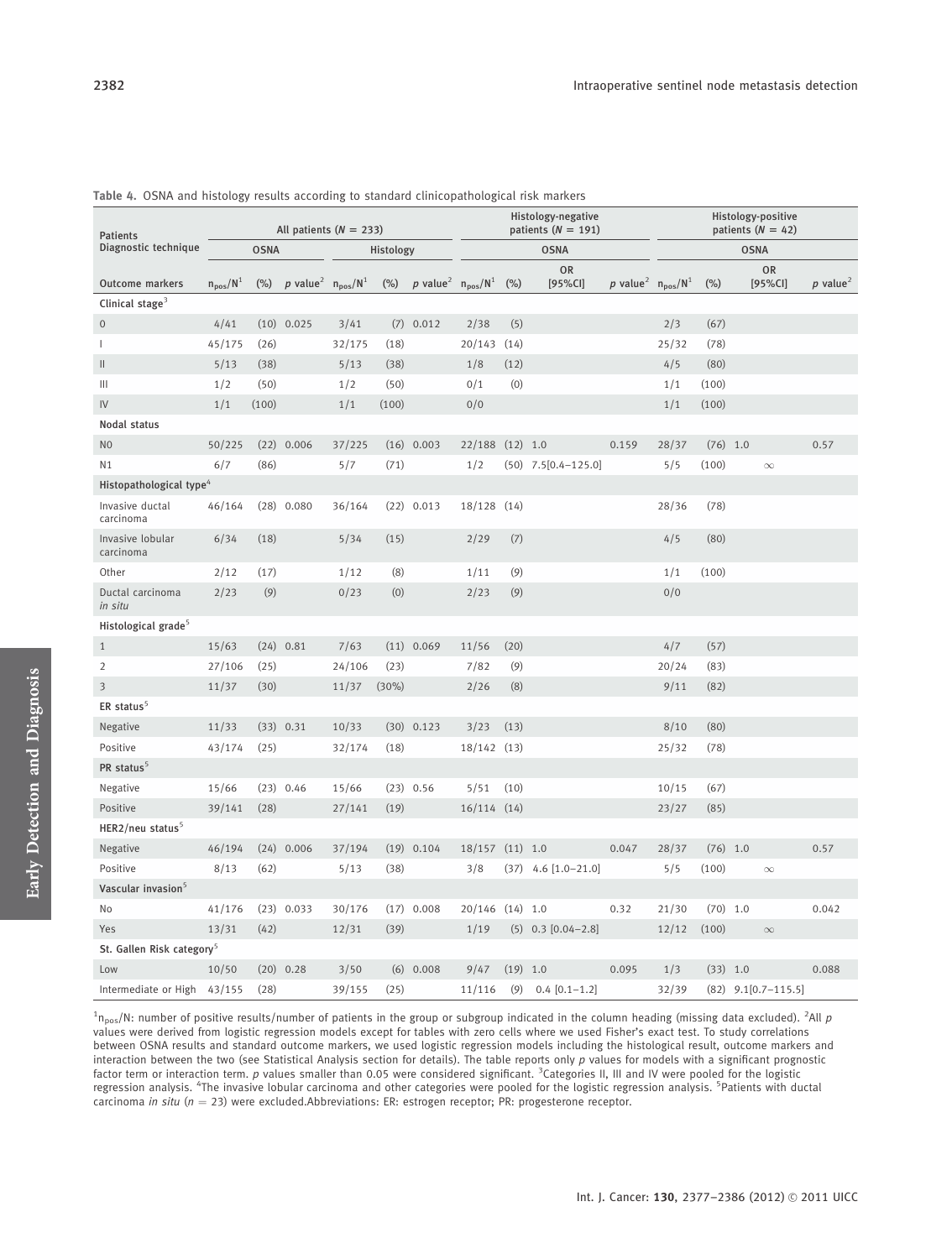

Figure 2. CK19 mRNA expression in the 490 OSNA assays. The 490 OSNA assays were those without inhibition. The 424 SLN samples with copy numbers less than  $250/\mu$ L are not shown (385 histology-negative, 27 ITCs, nine micrometastases and three macrometastases). The open symbols represent the samples with tissue allocation bias: 12 were histology-negative/OSNA(+), one was histology-negative/OSNA $(++)$ , none contained ITCs, seven were micrometastases/OSNA( $-$ ) (not shown, with 0 copy/ $\mu$ L) and none contained macrometastasis. The broken line at the top corresponds to 5  $\times$  10<sup>3</sup> copies/ $\mu$ L (cutoff between macrometastasis and micrometastasis according to Tsujimoto *et al.*<sup>12</sup>) and the broken line at the bottom to  $2.5 \times 10^2$  copies/ $\mu$ L (cutoff between micrometastasis and nonmetastasis according to Tsujimoto et al.). Numbers in brackets are the numbers of SLN samples with copy numbers greater than or equal to  $5 \times 10^3$ copies/µL, between 2.5  $\times$  10<sup>2</sup> and 5  $\times$  10<sup>3</sup> copies/µL and lower than or equal to 2.5  $\times$  10<sup>2</sup> copies/ $\mu$ L.

between  $250$  and  $380$  copies/ $\mu$ L. The best cutoff for separating macrometastasis from micrometastasis was 720 copies/µL (Youden's index, 90.5%). With the reference cutoff value of 5,000 copies/lL, Youden's index was 86.5%. However, using the 720 copies/µL cutoff changed the OSNA results for only four samples.

#### **Discussion**

We evaluated the test OSNA intraoperatively in 456 SLNs from 233 patients against the final histological evaluation. The median time needed for OSNA testing of two SLNs was 40 min, confirming the suitability of OSNA for intraoperative use. The test OSNA is characterized by the detection of only CK19 mRNA expression. CK19 is highly sensitive and is, consequently, the most widely used marker for tumor cell detection in patients with breast cancer. Testing for CK19 expression is often combined with testing for mammoglobin, which is more specific for breast cancer.<sup>5,7,9,23</sup> However, mammoglobin expression varies widely in breast cancer (61– 93% of the tumors) and is preferably lost in high-grade tumors  $(G3)$ .<sup>24</sup> Results of a study of 43 potential markers

suggested that a two-marker assay might be optimal, its sensitivity being  $94\%$ .<sup>6</sup> After exclusion of the sample for which a manipulation error occurred, sensitivity per SLN sample in our study was 94.4%, similar to the sensitivity obtained by sectioning the entire SLNs at  $250$ - $\mu$ m intervals.<sup>11</sup> Furthermore, Hughes et al.<sup>6</sup> encountered the same sensitivity when using CK19 and mammoglobin compared with CK19 alone. Nevertheless, OSNA evaluates only CK19, which is a luminal CK marker. Indeed, absence of CK19 protein expression by IHC has been reported in young women with triple-negative phenotype breast cancer.<sup>25</sup> Therefore, a reasonable strategy may consist in testing the diagnostic breast biopsy sample for CK19 using IHC before deciding to use OSNA.

As no markers specific for breast cancer cells are available and because these markers can be expressed by normal tissue, a cutoff above which expression is deemed abnormal must be defined for each marker. With molecular biology testing, the proportion of positive nodes is increased by 14–40% compared to nodes positive by histology.<sup>5,8,23,26-29</sup> Nevertheless, in a study of 144 nodes from pN0 patients, specificity of the OSNA technique was 100%.<sup>12</sup> Specificity was 97.1% in a study of 104 histology-negative nodes.<sup>14</sup> The OSNA CK19 copy-number cutoff corresponds to the presence of 5,000 tumor cells. Therefore, it is unlikely that positive results might occur because of epithelial displacement or illegitimate transcription, which involve only  $500-1,000$  non-tumor cells.<sup>30</sup> Finally, the presence of ectopic breast tissue is rare, with only seven cases found in a study of more than 3,500 axillary lymph node biopsies.<sup>31</sup> Furthermore, in our study, the cutoff for separating positive  $(++)$  or  $+)$  OSNA results from negative OSNA results according to histological results was computed and found to be very close to the cutoff defined by OSNA. Using this new cutoff did not change the classification of patients as having positive or negative SLNs.

In this study, SLNs were cut into four equal slices and alternate slices were prepared for OSNA and histology, which was considered as the gold standard. As different parts of the node were used for each method because each technique required different tissue preparation, discrepancies between OSNA and histological results were expected.<sup>32</sup> It was the reason why further intensive molecular analyses have been performed when discordant results occurred. Nevertheless, these additional molecular tests as a tool to investigate the OSNA result also had their limit. Because of storage and RNA isolation procedure, RNA content in the sample could be diminished as compared to the original OSNA run. When OSNA result was confirmed by further molecular testing, it was considered as a TAB.

In this study, after excluding samples with possible TAB, sensitivity of OSNA per patient was 91.4%. OSNA was positive in 24 of the 26 patients with macrometastasis and in nine of the ten patients with micrometastasis. In one of these patients, who had two SLNs sampled including one with a macrometastasis and the other with negative histology, there was a manipulation error. The other patient with a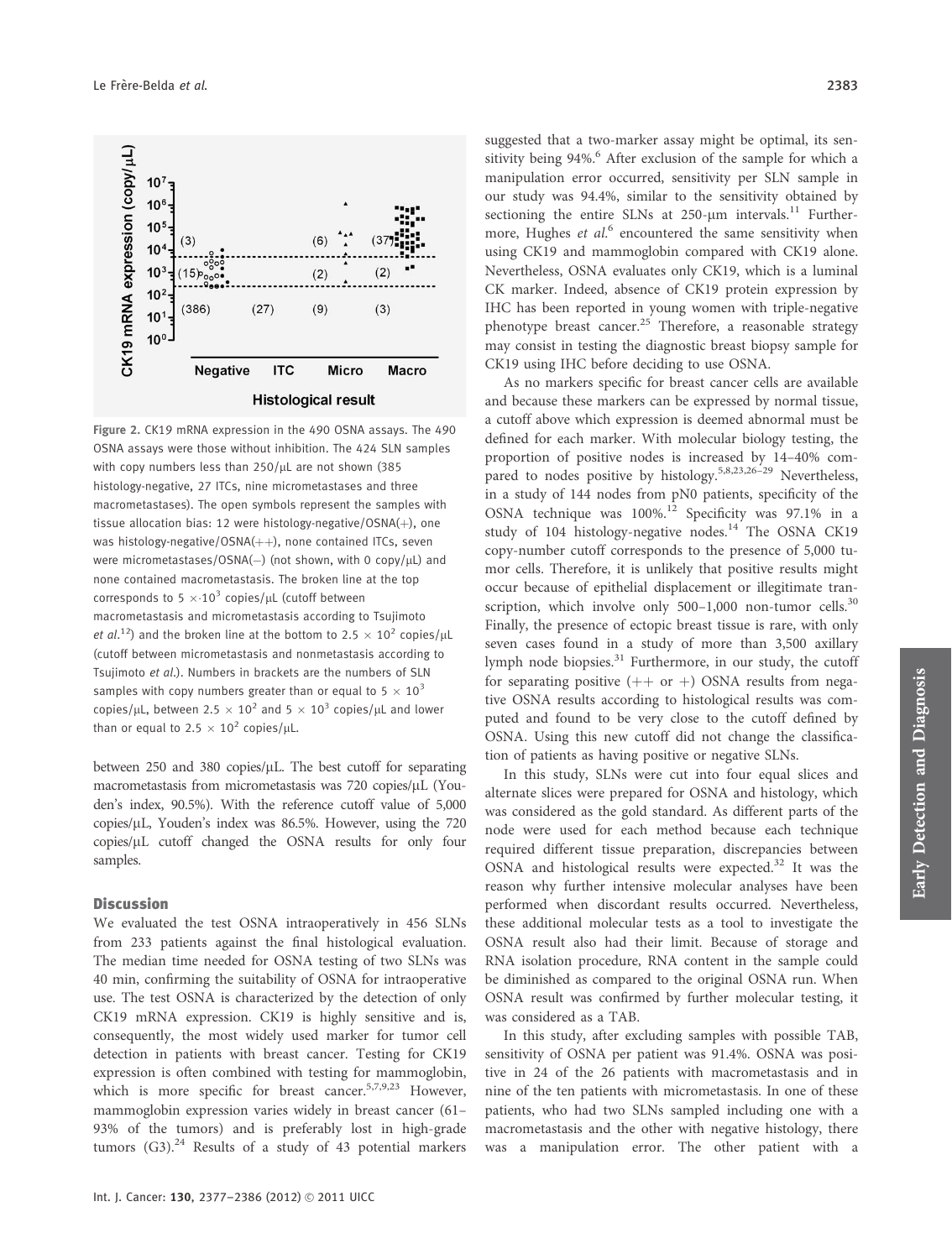macrometastasis had negative OSNA results, but CK19 highly expressed in the molecular tests and this discrepancy remained unexplained. Finally, in the patient with a micrometastasis, QRT-PCR values for CK19, SPDEF and FOXA1 were close to the cutoffs. Specificity of OSNA per patient was 93.3% (after exclusion of TAB) with 12 of the 215 patients histology-negative/OSNA-positive. After exclusion of TAB, sensitivity of OSNA per SLN sample was 91.1% and specificity 97.2%. Several studies have been performed using OSNA technique<sup>12-17</sup> on axillary lymph nodes,<sup>13-15</sup> SLNs<sup>16,17</sup> or both<sup>12</sup> in breast cancer patients. In all but two studies,  $12,14$  and intensive investigation of discrepancies with further molecular analysis was performed as in our study in case of discordance between OSNA and histological results. Sensitivity of OSNA technique per node sample after discordance case investigation, if performed, varied between  $82.7^{17}$  and  $100\%$ ,<sup>13</sup> and specificity between  $94.1^{14}$  and  $97.7\%$ .<sup>17</sup> In Feldman et al.'s study, $17$  sensitivity was quite lower than in Snook *et al.*'s study<sup>16</sup> (91.7%) and than in ours (91.1%), whereas they have all been performed on SLNs. Nevertheless, in the American study the protocol of node cutting was slightly different and the number of micrometastases was higher that might explain this lower sensitivity.

Finally, in our study, sensitivity of intraoperative methods was 63.6% for frozen section histology and 47.1% for touch imprint cytology that was lower than OSNA technique sensitivity. Both methods had very low micrometastasis detection rates, but were 100% specific.

Several studies evaluated the potential clinical significance of histology-negative/RT-PCR-positive nodes. With conventional RT-PCR, all the studies<sup>26-28,33</sup> but two<sup>8,29</sup> found that having histology-negative/RT-PCR-positive nodes correlated with some histological outcome markers. Only two studies sought correlations with clinical outcomes and encountered conflicting results.<sup>8,29</sup> Real-time RT-PCR was assessed in only two studies,  $5,23$  both of which found a significant association between having histology-negative/RT-PCR-positive nodes and the St. Gallen risk category. In our study, in the subgroup of histology-negative patients, HER2/neu-positive patients were more likely to be OSNA-positive.

OSNA does not detect isolated ITCs, but their clinical relevance remains debated perhaps in part because with current guidelines the distinction between ITCs and micrometastasis is unreliable in a substantial number of cases.<sup>34</sup> In a recent study of 954 patients staged according to the AJCC,  $N0(i-)$  and  $N0(i+)$  patients had no statistically significant difference in survival or recurrence-free survival.<sup>35</sup> A prospective study of 1,259 breast cancer patients suggested that ALND might be unnecessary in patients with ITCs. $36$  On the other hand, among women with favorable early-stage breast cancer who did not receive adjuvant therapy, ITCs or micrometastases in regional lymph nodes were associated with a lower 5-year disease-free survival rate.<sup>37</sup>

In conclusion, the use of the OSNA assay can be expected to decrease the number of women who require a second surgical procedure for ALND, because its sensitivity is higher than intraoperative histological evaluation. It may allow standardization of the SLN evaluation with a more extensive study of each node compared to the currently used step sections. Nevertheless, as CK19 is the only marker used in the OSNA assay, we recommend testing CK19 expression, at least by IHC, on the initial diagnostic breast biopsy sample. Finally, the clinical relevance of histology-negative/ OSNA-positive SLNs needs to be assessed by long-term studies.

#### Acknowledgements

The authors are grateful to Noël Lucas (medical coordinator), Dominique Mariolle (financial account manager) and Jean-François Leforestier (data manager) from the Unité de Recherche Clinique of the Hôpital Européen GeorgesPompidou, a publicly funded teaching hospital in Paris, France. Sysmex Corporation contributed to providing the RD-100i system, funding of laboratory consumables for the OSNA assay, but had no role in data interpretation and writing of the report.

## References

- 1. Krag DN, Anderson SJ, Julian TB, Brown AM, Harlow SP, Costantino JP, Ashikaga T, Weaver DL, Mamounas EP, Jalovec LM, Frazier TG, Noyes RD, et al. Sentinellymph node resection compared with conventional axillary-lymph-node dissection in clinically node-negative patients with breast cancer: overall survival findings from the NSABP B-32 randomised phase 3 trial. Lancet Oncol 2010;11:927–33.
- 2. Cote RJ, Peterson HF, Chaiwun B, Gelber RD, Goldhirsch A, Castiglione-gertsch M, Gusterson B, Neville AM. Role of immunohistochemical detection of lymphnode metastasis in management of breast cancer. Lancet 1999;354:896–900.
- 3. Cserni G, Amendoeira I, Apostolikas N, Bellocq JP, Bianchi S, Boecker W, Borisch

B, Connolly CE, Decker T, Dervan P, Drijkoningen M, Ellis IO, et al. Discrepancies in current practice of pathological evaluation of sentinel lymph nodes in breast cancer. Results of a questionnaire-based survey by the European Working Group for Breast Screening Pathology. J Clin Pathol 2004;57: 695–701.

- 4. Cserni G, Amendoeira I, Apostolikas N, Bellocq JP, Bianchi S, Bussolati G, Boecker W, Borish B, Connolly CE, Decker T, Dervan P, Drijkoningen M, et al. Pathological work-up of sentinel lymph nodes in breast cancer. Review of current data to be considered for the formulation of guidelines. Eur J Cancer 2003;39: 1654–67.
- 5. Gillanders WE, Mikhitarian K, Hebert R, Mauldin PD, Palesch Y, Walters C, Urist MM, Mann GB, Doherty G, Herrmann VM, Hill AD, Eremin O, et al. Molecular detection of micrometastatic breast cancer in histopathology-negative axillary lymph nodes correlates with traditional predictors of prognosis. An interim analysis of a prospective multi-institutional cohort study. Ann Surg 2004;239:828–40.
- 6. Hughes SJ, Xi L, Raja S, Gooding W, Cole DJ, Gillanders WE, Mikhitarian K, McCarty K, Silver S, Ching J, McMillan W, Luketich JD, et al. A rapid fully automated, molecular-based assay accurately analyzes sentinel lymph nodes for the presence of metastatic breast cancer. Ann Surg Oncol 2006;234:389–98.

Early Detection and Diagnosis

Early Detection and Diagnosis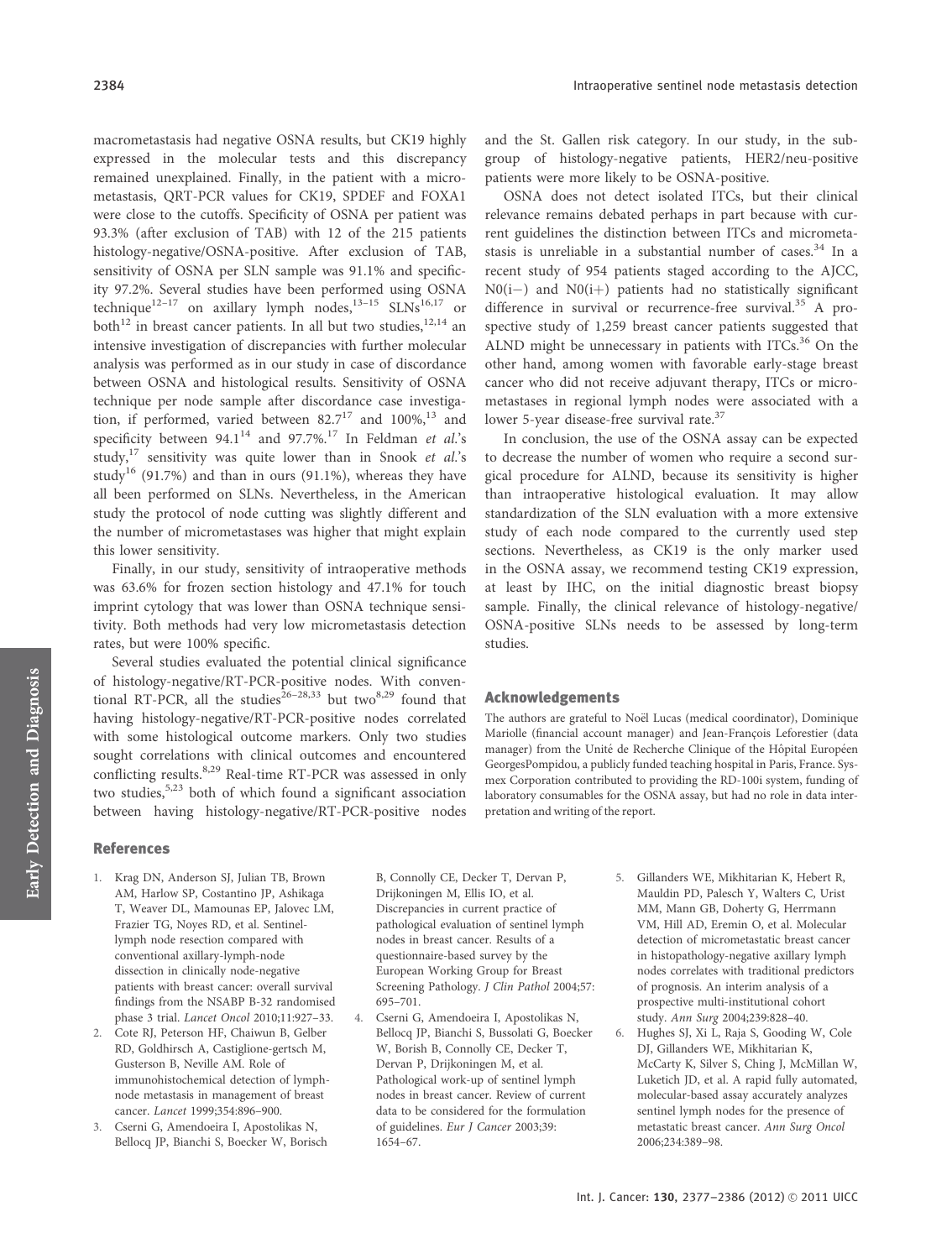- 7. Weigelt B, Verduijn P, Bosma AJ, Rutgers EJ, Peterse HL, van't Veer LJ. Detection of metastasis in sentinel lymph nodes of breast cancer patients by multiple mRNA markers. Br J Cancer 2004;90: 1531–7.
- 8. Sakaguchi M, Virmani A, Dudak MW, Peters GN, Leitch AM, Saboorian H, Gazdar AF, Euhus DM. Clinical relevance of reverse transcriptase-polymerase chain reaction for the detection of axillary lymph node metastasis in breast cancer. Ann Surg Oncol 2003;10:117–25.
- 9. Nissan A, Jager D, Roystacher M, Prus D, Peretz T, Eisenberg I, Freund HR, Scanlan M, Ritter G, Old LJ, Mitrani-Rosenbaum S. Multimarker RT-PCR assay for the detection of minimal residual disease in sentinel lymph nodes of breast cancer patients. Br J Cancer 2006;94:681–5.
- 10. Julian TB, Blumencranz P, Deck K, Whitworth P, Berry DA, Berry SM, Rosenberg A, Chapgar AB, Reintgen D, Beitsch P, Simmons R, Saha S, et al. Novel intraoperative molecular test for sentinel lymph node metastasis in patients with early-stage breast cancer. J Clin Oncol 2008;26:3338–45.
- 11. Viale G, Dell'Orto P, Biasi MO, Stufano V, De Brito Lima LN, Paganelli G, Maisonneuve P, Vargo JM, Green G, Cao W, Swijter A, Mazzarol G. Comparative evaluation of an extensive histopathologic examination and a real-time reversetranscription-polymerase chain reaction assay for mammaglobin and cytokeratin 19 on axillary sentinel lymph nodes of breast carcinoma patients. Ann Surg 2008;247: 136–42.
- 12. Tsujimoto M, Nakabayashi K, Yoshidome K, Kaneko T, Iwase T, Akiyama F, Kato Y, Tsuda H, Ueda S, Sato K, Tamaki Y, Noguchi S, et al. One-step nucleic acid amplification for intra-operative detection of lymph node metastasis in breast cancer patients. Clin Cancer Res 2007;13:4807–16.
- 13. Schem C, Maass N, Bauerschlag DO, Carstensen MH, Löning T, Roder C, Batic O, Jonat W, Tiemann K. One-step nucleic acid amplification-a molecular method for the detection of lymph node metastasis in breast cancer patients; results of the German study group. Virchows Arch 2009; 454:203–10.
- 14. Tamaki Y, Akiyama F, Iwase T, Kaneko T, Tsuda H, Sato K, Ueda S, Mano M, Masuda N, Takeda M, Tsujimoto M, Yoshidome K, et al. Molecular detection of lymph node metastasis in breast cancer patients: results of a multicenter trial using the one-step nucleic acid amplification assay. Clin Cancer Res 2009;15:2879–84.
- 15. Visser M, Jiwa M, Horstman A, Brink AATP, Pol RP, van Diest P, Snijders PJF, Meijer CJLM. Intra-operative rapid

diagnostic method based on CK19 mRNA expression for the detection of lymph node metastasis in breast cancer. Int J Cancer 2008;122:2562–7.

- 16. Snook KL, Layer GT, Jackson PA, de Vries CS, Shousha S, Sinnett HD, Nigar E, Singhal H, Chia Y, Cunnick G, Kissin MW; for the OSNA Study Group. Multicentre evaluation of intraoperative molecular analysis of sentinel lymph nodes in breast carcinoma. Br J Surg 2011;98: 527–35.
- 17. Feldman S, Krishnamurthy S, Gillanders W, Gittleman M, Beitsch PD, Young PR, Streck CJ, Whitworth PW, Levine EA, Boolbol S, Han LK, Hermann R, et al. A novel automated assay for the rapid identification of metastatic breast carcinoma in sentinel lymph nodes. Cancer 2011;117:2599–607.
- 18. Singletary SE, Allred C, Ashley P, Bassett LW, Berry D, Bland KI, Borgen PI, Clark GM, Edge SB, Hayes DF, Hughes LL, Hutter RV, et al. Revision of the American Joint Committee on Cancer staging system breast cancer. J Clin Oncol 2002;20: 3628–36.
- 19. Singletary SE, Greene FL. Breast Task Force. Revision of breast cancer staging: the 6th edition of the TMN classification. Semin Surg Oncol 2003;21: 53–9.
- 20. Goldhirsch A, Wood WC, Gelber RD, Coates AS, Thürlimann B, Senn HJ. Progress and promise: highlights of the international expert consensus on the primary therapy of early breast cancer 2007. Ann Oncol 2007;18:1133–44.
- 21. Notomi T, Okayama H, Masabuchi H, Yonekawa T, Watanabe K, Amino N, Hase T. Loop-mediated isothermal amplification of DNA. Nucleic Acids Res 2000;28:E63.
- 22. Elie C, Coste J; French Society of Clinical Cytology Study Group. A methodological framework to distinguish spectrum effects from spectrum biases and to assess diagnostic and screening test accuracy for patient populations: application to the Papanicolaou cervical cancer smear test. BMC Med Res Methodol 2008;8:7.
- 23. Gimbergues P, Dauplat MM, Cayre A, Durando X, Le Bouedec G, Finat-Duclos F, Portefaix G, Kwiatkowski F, Dauplat J, Penault-Llorca F, Tchirkov A. Correlation between molecular metastasis in sentinel lymph nodes of breast cancer patients and St. Gallen risk category. Eur J Surg Oncol 2007;33:16–22.
- 24. Roncella S, Ferro P, Bacigalupo B, Dessanti P, Giannico A, Gorji N, Moroni M, Tozzini S, Pensa F, Gianquinto D, Fais F, Pronzato P, et al. Relationship between human mammaglobin mRNA expression in breast cancer tissue and clinico-

pathologic features of the tumors. J Exp Clin Cancer Res 2006;25:65–72.

- 25. Parikh RR, Yang Q, Higgins SA, Haffty BG. Outcomes in young women with breast cancer of triple-negative phenotype: the prognostic significance of CK19 expression. Int J Radiat Oncol Biol Phys 2008;70:35–42.
- 26. Noguchi S, Aihara T, Motomura K, Inaji H, Imaoka S, Koyama H. Histologic characteristics of breast cancers with occult lymph node metastasis detected by keratin 19 mRNA reverse transcriptase-polymerase chain reaction. Cancer 1996;78:1235–40.
- 27. Bostick PJ, Huynh KT, Sarantou T, Turner RR, Qi K, Giuliano AE, Hoon DS. Detection of metastasis in sentinel lymph nodes of breast cancer patients by multiple-marker RT-PCR. Int J Cancer 1998;79:645–51.
- 28. Lockett MA, Baron PL, O'Brien PH, Elliott BM, Robison JG, Maitre N, Metcalf JS, Cole DJ. Detection of occult breast cancer micrometastasis in axillary lymph nodes using a multimarker reverse transcriptasepolymerase chain reaction panel. J Am Coll Surg 1998;187:9–16.
- 29. Masuda N, Tamaki Y, Sakita I, Ooka M, Ohnishi T, Kadota M, Aritake N, Okubo K, Monden M. Clinical significance of micrometastasis in axillary lymph nodes assessed by reverse transcriptionpolymerase chain reaction in breast cancer patients. Clin Cancer Res 2000;6:4176–85.
- 30. Zieglschmid V, Hollmann C, Böcher O. Detection of disseminated tumor cells in peripheral blood. Crit Rev Clin Lab Sci 2005;42:155–96.
- 31. Maiorano E, Mazzarol GM, Pruneri G, Mastropasqua MG, Zurrida S, Orvieto E, Viale G. Ectopic breast tissue as a possible cause of false-positive axillary sentinel lymph node biopsies. Am J Surg Pathol 2003;27:513–18.
- 32. Daniele L, Annaratone L, Allia E, Mariani S, Armando E, Bosco M, Macri L, Cassoni P, D'Armento G, Bussolati G, Cserni G, Sapino A. Technical limits of comparison of step-sectionning, immunohistochemistry and RT-PCR on breast cancer sentinel nodes: a study on methacaran fixed tissue. J Cell Mol Med 2009;13:4042–50.
- 33. Manzotti M, Dell'Orto P, Maisonneuve P, Zurrida S, Mazzarol G, Viale G. Reverse transcription-polymerase chain reaction assay for multiple mRNA markers in the detection of breast cancer metastasis in sentinel lymph nodes. Int J Cancer 2001;95: 307–12.
- 34. de Mascarel I, MacGrogan G, Debled M, Brouste V, Mauriac L. Distinction between isolated tumor cells and micrometastasis in breast cancer. Cancer 2008;112:1672–8.
- 35. Pugliese MS, Beatty JD, Tickman RJ, Allison KH, Atwood MK, Szymonifka J,